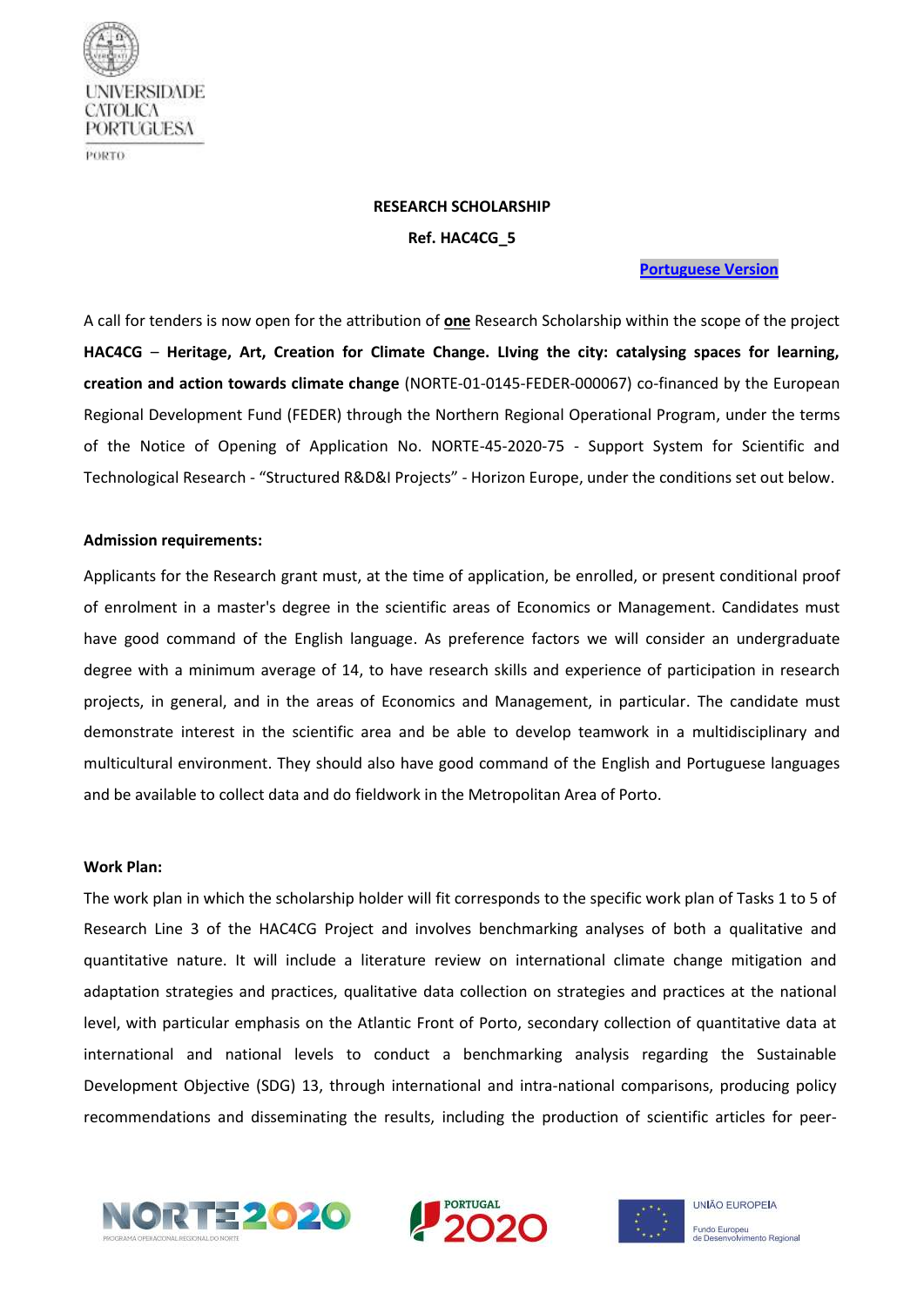

PORTO.

reviewed international journals. The scholarship holder will participate in all tasks related to Research Line 3 of the HAC4CG Project.

### **Applicable legislation and regulations:**

- Statute of the Scientific Research Fellow: [https://dre.pt/web/guest/legislacao-consolidada/-](https://dre.pt/web/guest/legislacao-consolidada/-/lc/58216179/view?w=2019-08-28) [/lc/58216179/view?w=2019-08-28;](https://dre.pt/web/guest/legislacao-consolidada/-/lc/58216179/view?w=2019-08-28)
- Regulation of Research Scholarships of the Science and Technology Foundation, I.P: [https://dre.pt/application/conteudo/127238533;](https://dre.pt/application/conteudo/127238533)
- Regulation of Research Scholarships of the Portuguese Catholic University: [http://www.porto.ucp.pt//sites/default/files/files/DRH/RegBolsasInvestigacao\\_Cientifica\\_UCP2020.](http://www.porto.ucp.pt/sites/default/files/files/DRH/RegBolsasInvestigacao_Cientifica_UCP2020.pdf) [pdf](http://www.porto.ucp.pt/sites/default/files/files/DRH/RegBolsasInvestigacao_Cientifica_UCP2020.pdf)

# **Workplace:**

The work will be developed at Universidade Católica Portuguesa, Regional Center of Porto, under the scientific guidance of Professor Alexandra Leitão. However, field trips are planned, to different destinations in the North region of Portugal, with the objective of primary data collection.

#### **Duration of the scholarship:**

The scholarship scheduled to start on 15-07-2022 will have a duration of 7 months on an exclusive basis, with possibility of renewal.

#### **Monthly maintenance allowance amount:**

The amount of the scholarship corresponds to 875.98€ according to the research scholarship values awarded directly by FCT, I.P. in the Country [\(https://www.fct.pt/apoios/bolsas/valores.phtml.pt](https://www.fct.pt/apoios/bolsas/valores.phtml.pt)) and will be paid by bank transfer.

#### **Selection methods:**

The selection methods to be used will be as follows:

1 – First, candidates are assessed based on 2 criteria: i) curriculum assessment (80%); ii) previous research experience and participation in research projects (20%).





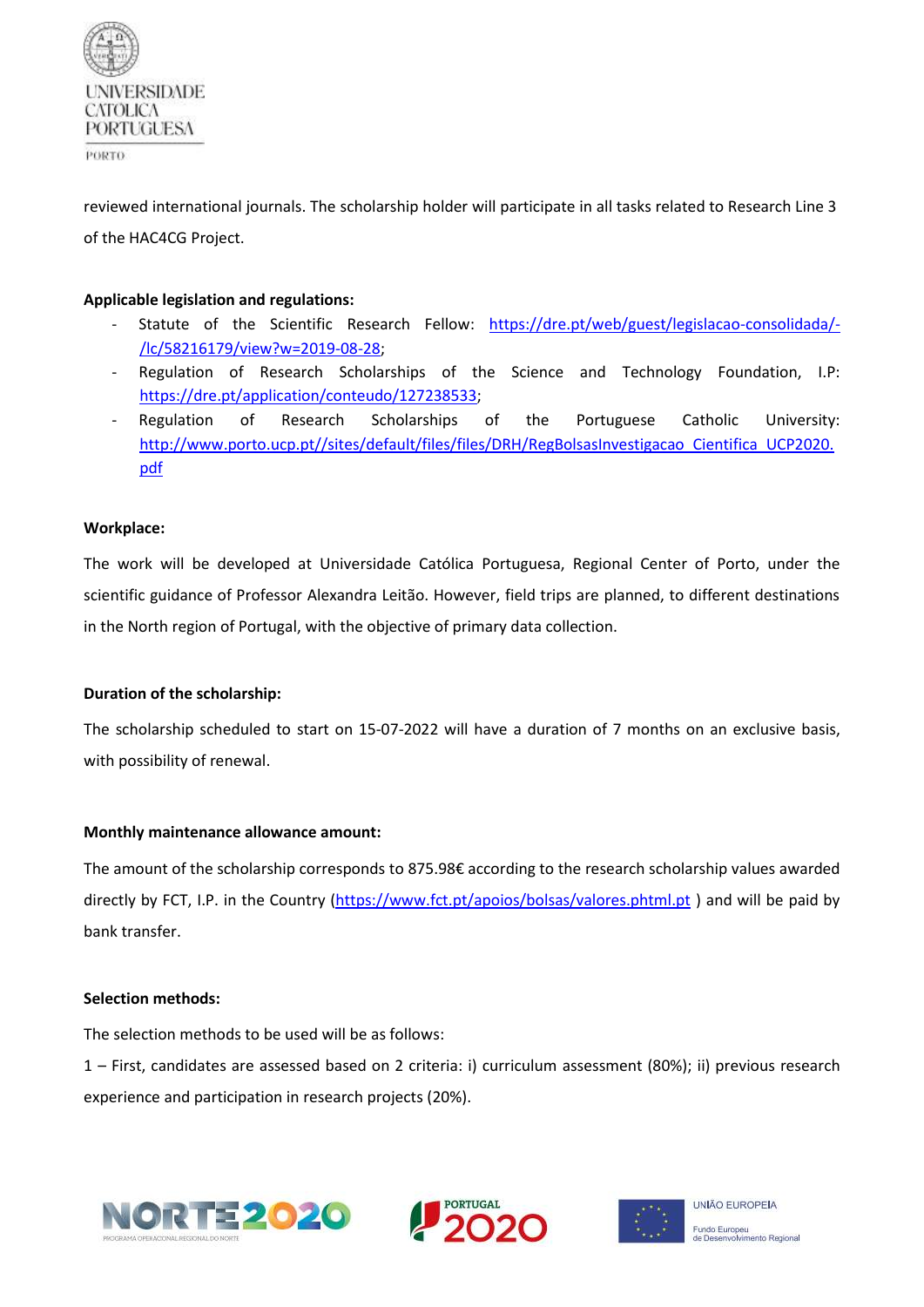

DOUTO

2 - Candidates with a rating higher than 14 in phase one will move to the second phase, which involves an interview. In this situation, the interview will have a weighting of 15% and the result of phase one a weighting of 85%.

3 - The candidate will only be admitted if he/she obtains a final grade equal or higher than 15.

Applications that do not meet the admission requirements, delivered on time and incomplete applications will be considered ineligible. It is a requirement to present the undergraduate certificates, which include both the overall final classification and the different curricular units' classification. The same applies to the curricular part of the master's degree if it is already completed.

#### **Composition of the Selection Jury:**

Professor Doutora Alexandra Leitão (President) Professor Doutora Conceição Silva (Effective member) Professor Doutor Leonardo Costa (Effective member) Professora Doutora Francisca Guedes de Oliveira (Substitute member)

#### **Form of advertising/notification of results:**

The jury deliberates in accordance with the selection criteria adopted and disclosed. The jury meetings minutes will contain a summary of the meeting content. After completing the application of the selection criteria, the jury proceeds with the elaboration of the ordered list, with the ranking of the approved candidates. The ranking list of eligible candidates will be published on the premises of the Portuguese Catholic University, in Porto, located at Rua de Diogo Botelho, 1327, 4169-005 Porto - Portugal, with each candidate being notified of his/her position on the list ranking of candidates via email. In this email, candidate will be identified according to the reference used in the published ranking list. Ineligible applicants will be notified by email, with details of the missing eligibility elements.

#### **Complaint and appeal procedures:**

Candidates have a period of ten working days, after the disclosure referred to in the previous number, to give their opinion at a prior hearing.





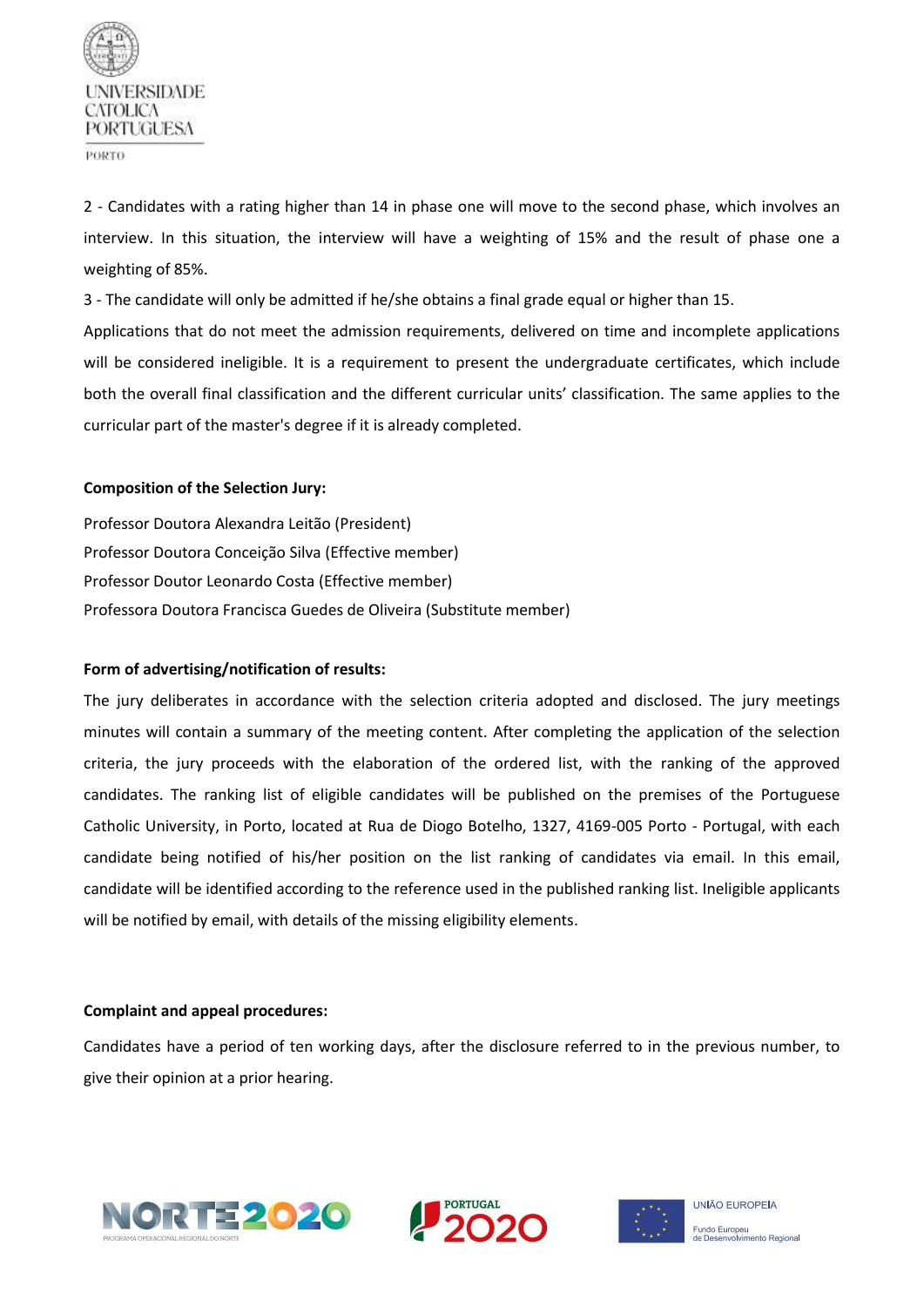

PORTO

### **Deadline for acceptance of the scholarship:**

Within ten working days following notification of the grant award, the selected candidate must confirm in writing his/her availability to start the scholarship on the proposed date. Failing to do so or not having availability, the candidate placed in the next position will be called.

# **Application deadline and form of submission:**

Applications will be accepted from **02-06-2022** until **20-06-2022** at 23:59.

Applications should be made through the [Aplication Form](https://inqueritos.porto.ucp.pt/hr/index.php?r=survey/index&sid=634959&lang=en) available at: [https://inqueritos.porto.ucp.pt/hr/index.php?r=survey/index&sid=634959&lang=en,](https://inqueritos.porto.ucp.pt/hr/index.php?r=survey/index&sid=634959&lang=en) through which the following documents should be submitted

- 1) Cover letter, identifying the title and reference of the project, describe the motivation and professional objectives of the candidate;
- 2) Detailed Curriculum Vitae (should contain all the elements to assess the admission requirements, including language knowledge and research experience).
- 3) Copy of the certificate(s) of qualifications conferring academic degree in the terms requested in the notice, which contain the final classifications.
- 4) If the degree is issued by foreign higher education institutions, the candidate must submit the degree Recognition Certificate and record of the conversion of the corresponding final or proof of the application for recognition in accordance with Portuguese law<sup>1</sup>.
- 5) Proof of enrollment/enrollment in a Higher Education Institution in study cycles leading to an academic degree.

Only applications received during the opening period of the above-mentioned call shall be considered.

Candidates who incorrectly formalize their application or who do not prove the requirements of this call are excluded. False statements made by applicants will be punished under the law.

*Applicants are advised to consult the website of the Directorate-General for Higher Education (DGES) for additional information on this matter:<https://www.dges.gov.pt/pt/pagina/reconhecimento>*







*<sup>1</sup> If the required academic degree has been conferred by a foreign higher education institution, it must comply with the Portuguese legislation on the recognition of foreign degrees, regulated by DL no. 66/2018 of 16 August. Scholarship contracts with candidates with diplomas issued by foreign institutions will only be concluded by submitting the proof of recognition of academic degrees and conversion of the final classification, as indicated above*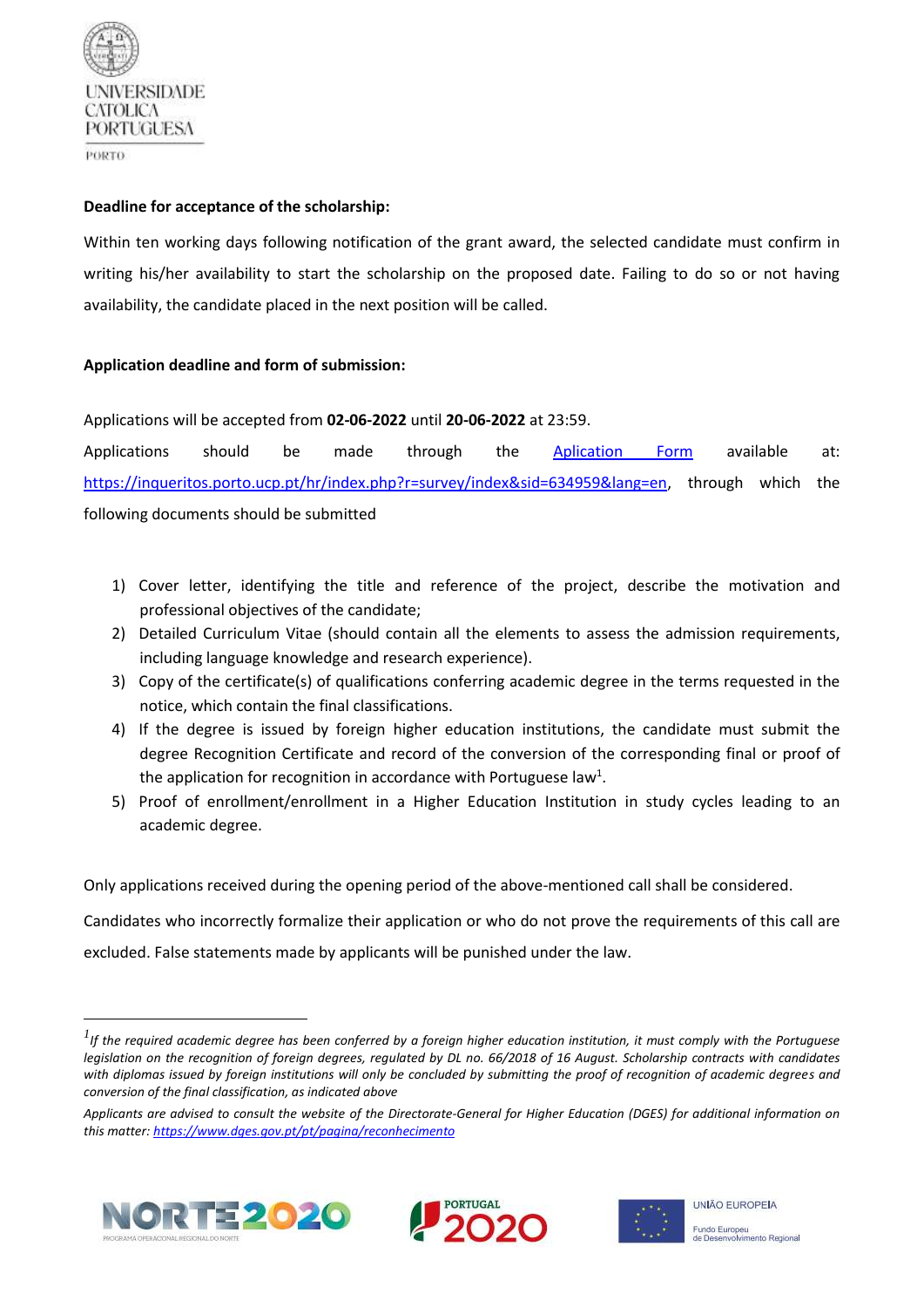

#### DOUTEL

#### **Privacy Policy:**

Universidade Católica Portuguesa is the controller responsible for the processing of Personal Data in accordance with Regulation (EU) 2016/679 – General Regulation on Data Protection.

The personal data processed in the scope of this tender procedure is processed within the framework of said tender procedure only, and will be processed by Universidade Católica Portuguesa with the purpose of verifying the fulfilment, by the candidates, of the assumptions established in the applicable legislation for their contracting. Opposition to the processing of data by the candidates will make it impossible to accept the application and, therefore, to analyze and evaluate it.

The personal data of the Data Subject, if it be indispensable for the fulfilment of the obligations of Universidade Católica Portuguesa, may be conveyed to third parties, namely to the Financing Entities identified in this announcement.

The data retention period shall correspond to the legally defined period of five years.

The Data Subject is entitled to oppose to the collection and processing of data, has the right to verification, the right to rectification, the right to deletion, and the right to restriction of processing of the data collected. However, the exercise of such rights may be excluded when the personal data is used to protect public interest, namely in the detection and prevention of crimes or when subject to professional rules of confidentiality.

The Data Subject has the right of access and portability of the data.

Rights of Personal Data Subjects: <https://www.ucp.pt/rights-data-subjects> .

For purposes of exercising the respective rights, contact the University through the e-mail address [compliance.rgpd@ucp.pt](mailto:compliance.rgpd@ucp.pt) or by using the address found at the end of this announcement, through the means set out in "Contacts for clarification".

The Data Subject is always entitled to contact and file a complaint with the Comissão Nacional de Proteção de Dados (Portuguese Supervisory Authority for Personal Data).

#### **Non-discrimination and equal access policy:**

Universidade Católica Portuguesa actively promotes a non-discrimination and equal access policy, wherefore no candidate can be privileged, benefited, impaired or deprived of any rights whatsoever, or be exempt of any duties based on their ancestry, age, gender, sexual orientation, marital status, family status, family and economic conditions, instruction, social origin or condition, genetic heritage, reduced working capacity,